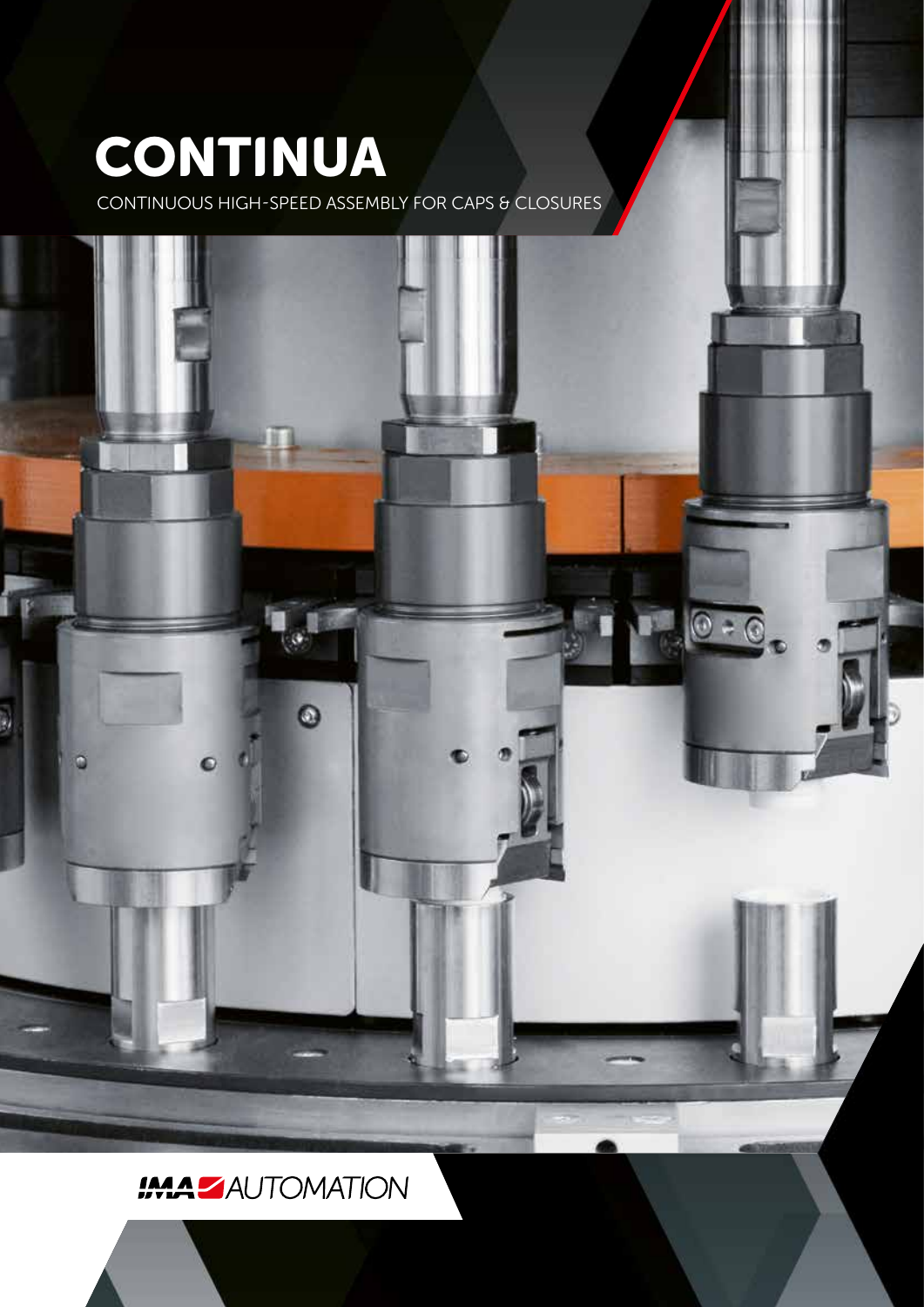### **CONTINUA** CONTINUOUS MOTION ASSEMBLY MACHINE

Standard assembly platform, based on space-saving design and ideal for the assembly of large quantities of complex, market-ready products up to 80,000 pcs/h.

Table unit is designed to enable full flexibility of the system configuration, facilitate maintenance and service operations and is suitable for subsequent upgrading. Its turrets can be of different types –e.g. one for pressing and one for screwing– and also can include a broad selection of operations such as insertion, cutting, rolling, leak testing and camera systems for quality inspection.

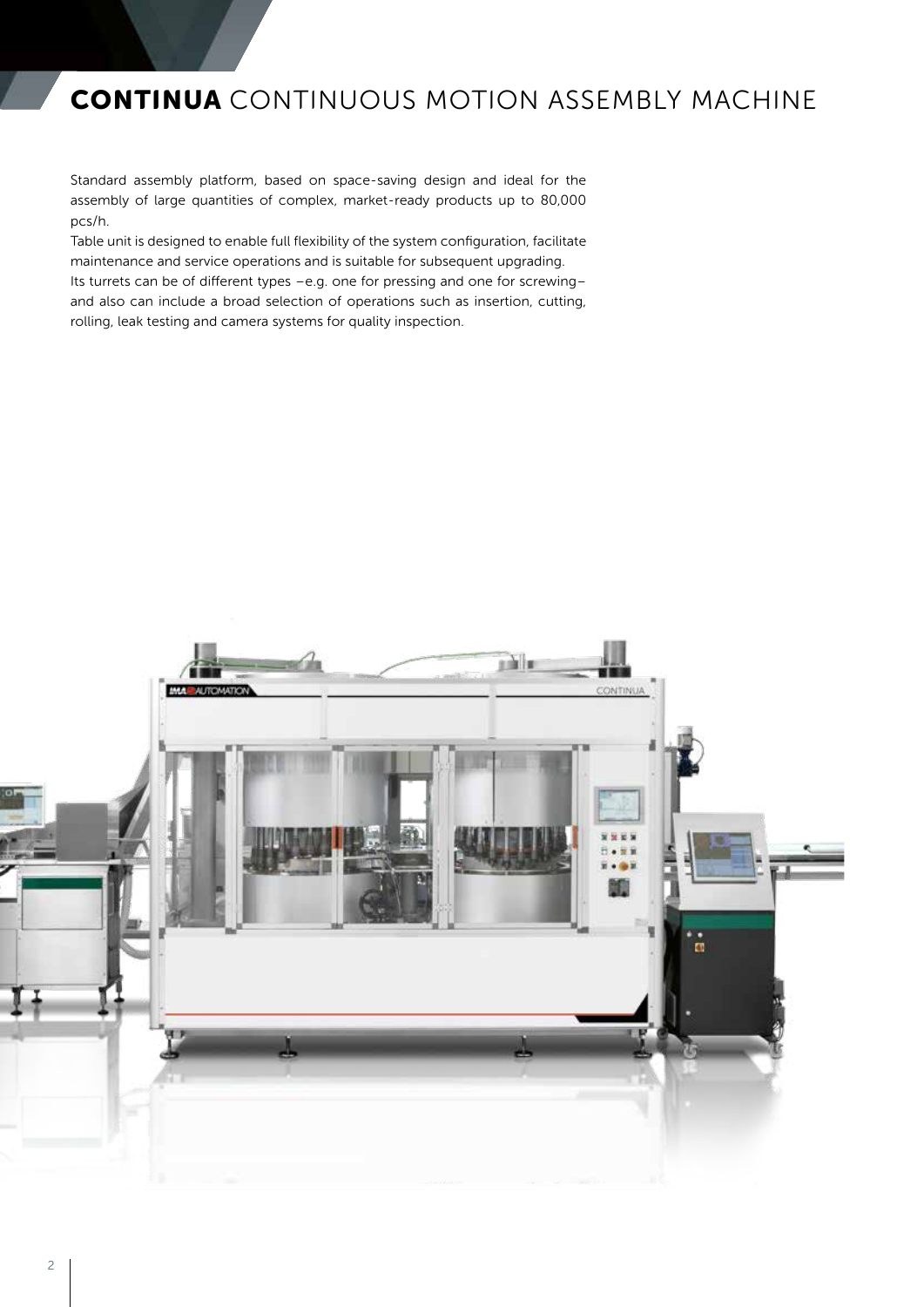

**CONTINUA accomplishes complex assemblies of up to five components, handling pressing, oriented pressing and screwing operations:**

- CARTON FITMENT
- PUSH-PULL CLOSURE
- SPORT CAP
- CLOSURE FOR POUCHES
- CLOSURE FOR LIQUORS
- **E** ALUMINIUM CAP
- EDIBLE OIL CLOSURE
- HOME CARE CAP
- MEDICAL CAP
- NON-REFILLABLE CLOSURE